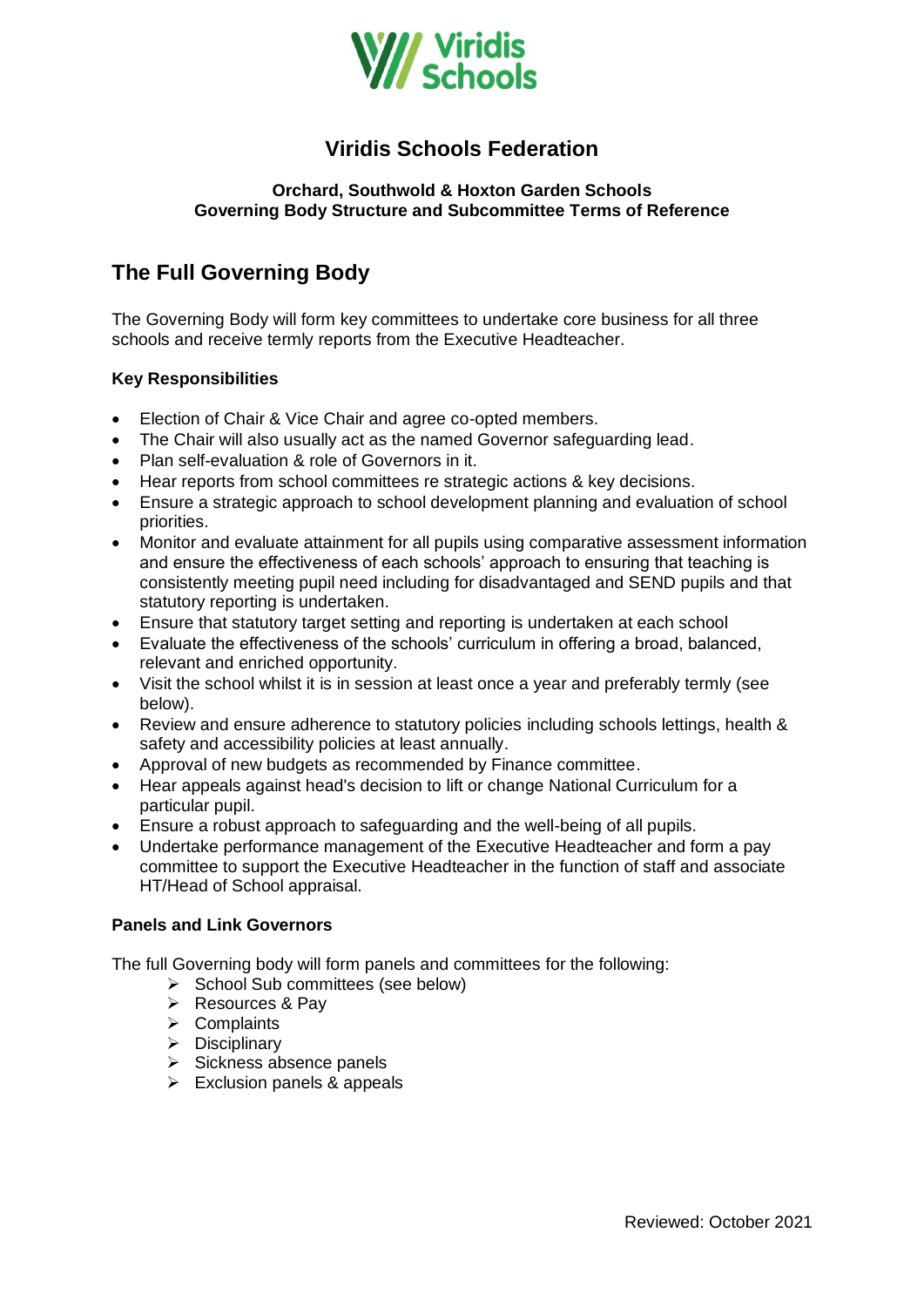

### **Roles & Responsibilities**

Individual governors have no power or right to act on behalf of the governing body, except where the whole governing body has delegated a specific function to that individual, or where regulations specify that a function is to be exercised in a particular way.

The governing body is legally liable for all actions taken in its name by individuals or committees to which it has delegated functions. The governing body should therefore ensure that decisions to delegate specific responsibilities are properly minuted and recorded.

Individual governors do not have an automatic right to enter the school whenever they wish. However, they need to be able to visit from time to time in order to develop their understanding of the school. These visits enable them to fulfil their statutory responsibility for the conduct of the school. Governors should arrange their visits with the headteacher, who has responsibility for the day-to-day management of the school. The Executive Headteacher will arrange termly structured visits whilst the school is in session to support Governors in this function and it is expected that Governors would attend wherever possible, and at minimum of once a year.

The governing body must exercise its functions with a view to fulfilling a largely strategic role in the running of the school. It should establish the strategic framework by:

- Agreeing the aims and objectives for the school;
- Adopting policies for achieving those aims and objectives;
- Setting targets for achieving those aims and objectives.

The governing body should monitor and evaluate progress of its strategy and regularly review the framework for the school in the light of that progress. When establishing the strategic framework and reviewing progress, the governing body should consider any advice given by the Executive/Headteacher, the School Improvement Partner (SIP) and other professional bodies. The school improvement plan will generally provide the main mechanism for the strategic planning process.

The Executive/Headteacher has responsibility for the internal organisation, management and control of the school and for implementation of the strategic framework established by the governing body. Governors are not expected to be involved in the detail of the day-to-day management or running of the school.

The Executive/Headteacher will discuss all the main aspects of school life with the governing body and will expect the governing body to both challenge and support the school. Acting as a "critical friend", the governing body should offer support and constructive advice, but governors should not be deterred from questioning proposals and seeking further information to enable them to make sound decisions. The Executive/Headteacher should give the governing body enough information to enable it to feel confident that both it and the Executive Headteacher are fulfilling their statutory responsibilities.

A good governing body will delegate enough powers to allow the Executive/Headteacher to perform his or her management duties as effectively as possible. The Executive/Headteacher must report to the governing body regularly on how those delegated powers have been exercised and the governing body should keep the delegation under regular review.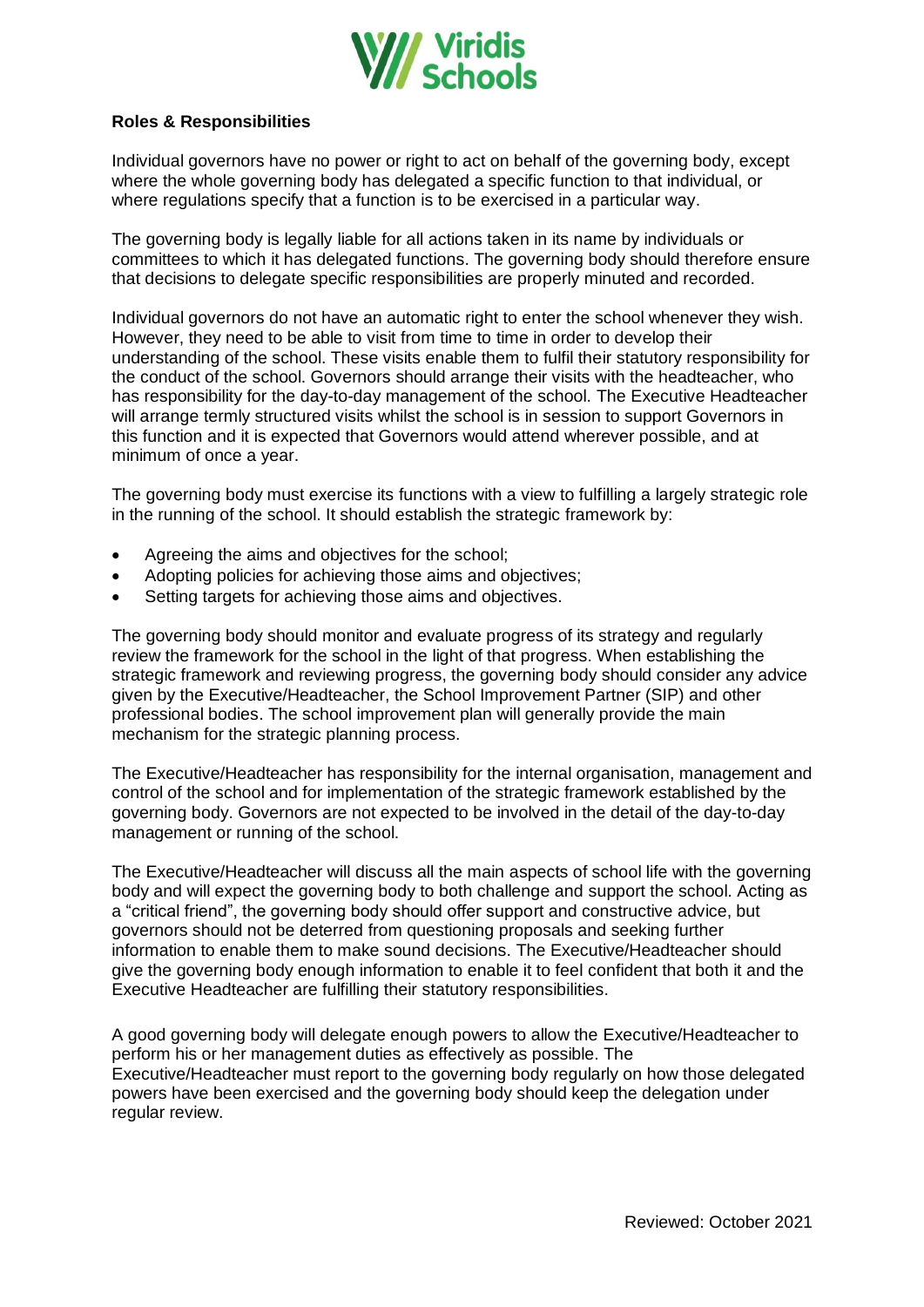

## **Quorum**

Seven governors including a member of the School Strategic Team.

#### **Election of chair**

The Chair and Vice Chair will be elected at the first meeting of each academic year by the committee.

#### **Recording and reporting of meeting**

The clerk to the committee, and will produce minutes of all meetings to be circulated before the full governing body meeting

#### **Review of terms of reference**

Annually, by the full governing body*.*

The Instrument of Governance for the Viridis Schools Federation is:

| Single Governing Body of 13 Governors with an equal distribution from each site |                                                                |                                                                       |  |  |  |
|---------------------------------------------------------------------------------|----------------------------------------------------------------|-----------------------------------------------------------------------|--|--|--|
| 8 x Co-opted Governors                                                          |                                                                |                                                                       |  |  |  |
| 2 x Parent Governors (Elected)                                                  |                                                                |                                                                       |  |  |  |
| 1 x Staff Governor (Elected)                                                    |                                                                |                                                                       |  |  |  |
| 1 x LA Governor<br>1x Executive Headteacher Governor                            |                                                                |                                                                       |  |  |  |
| <b>Hoxton Garden</b>                                                            | <b>Southwold</b>                                               | Orchard                                                               |  |  |  |
| 7 members, 4 voting who are part of the full Governing body.                    |                                                                |                                                                       |  |  |  |
| <b>Four Voting Members*</b>                                                     | <b>Four Voting Members*</b>                                    | <b>Four Voting Members*</b>                                           |  |  |  |
| Up to three Associate<br>Governors:<br>including the Associate                  | Up to three Associate<br>Governors:<br>including the Associate | Up to three Associate<br><b>Governors:</b><br>including the Associate |  |  |  |
| Headteacher                                                                     | Headteacher                                                    | Headteacher                                                           |  |  |  |

**\***The Executive Headteacher holds voting rights and the entitlement to sit on each of the schools subcommitees. This means the total number of voting members inclusive of the EHT is five.

# **Terms of Office**

With the exception of the Executive Headteacher, full governing body Governors hold an initial four year term of office. After four years these may be automatically renewed for a second term. The renewal process would consist of a delcaration of interest and vote. After serving two terms of office, Governors would typically be asked to stand down and a skills selection or voting process undertaken to find a suitable replacement.

Where there is a lack of a suitably skilled replacement, a waiver may be issued to allow for one final term of office. No Governor, with the exception of the Executive Headteacher, can serve more than three terms of office.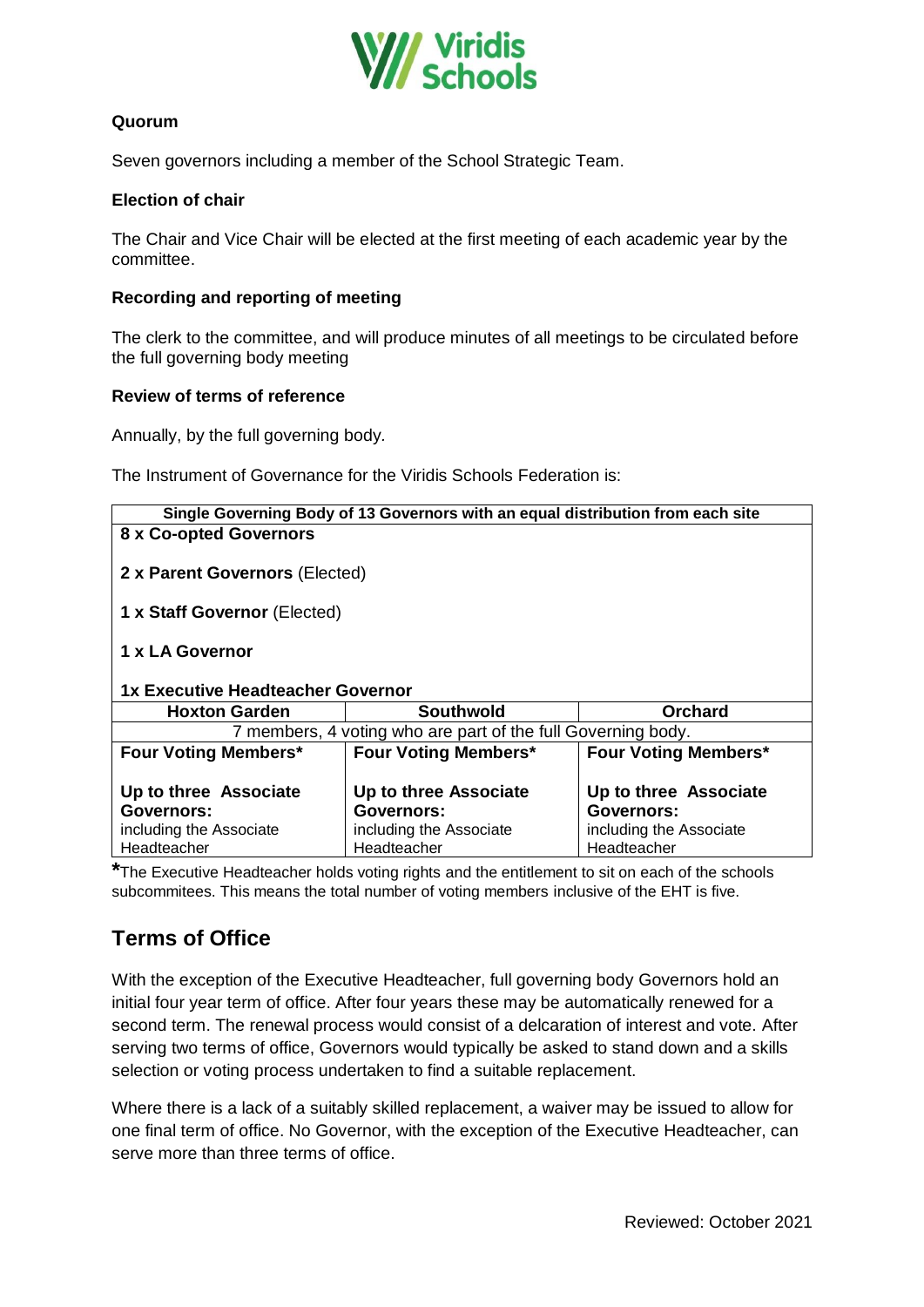

Associate Governors who sit on school subcommitees hold a maximum of five year term of office with the exception of Headteacher governors.

The Viridis Governing body was formed in September 2017, to ensure continuity Governors will be subject to a staggered date deemed to be the start of office as outlined below for the first full 6 years. Governor groups have been assigned to balance to potential loss of skills and experience and phase this over time, with a view that elected positions would be renewed first.

| Governor            | Term of Office 1           | Term of Office 2           | Term of Office 3 (Waiver) |
|---------------------|----------------------------|----------------------------|---------------------------|
| Kay Richardson      | Expired August 2020        | <b>Expires August 2024</b> |                           |
| Claudia Moreira     | Expired August 2020        | <b>Expires August 2024</b> |                           |
| Alberta Senyah      | <b>Expired August 2021</b> | Expires August 2025        |                           |
| Lenna Marson        | <b>Expired August 2021</b> | Expires August 2025        |                           |
| Ian Rathbone (Cllr) | <b>Expires August 2022</b> |                            |                           |
| James Gowland       | <b>Expires August 2022</b> |                            |                           |
| Hannah Lownsborough | <b>Expires August 2022</b> |                            |                           |
| Laura Theobold      | <b>Expires August 2023</b> |                            |                           |
| Sarah Walsingham    | <b>Expires August 2023</b> |                            |                           |
| Victoria Crawford   | <b>Expires August 2024</b> |                            |                           |
| Aya Haidar          | <b>Expires August 2025</b> |                            |                           |
| Chisara Nwababa     | <b>Expires August 2025</b> |                            |                           |

To ensure a balance of skills, school subcommitee members will be considered for deployment on alternative subcommitees annually and on request. Decisions regarding placement of Governors to subcommitees will be made by the Chair of Governors, following dues consideration of representations, and this decision is final and binding.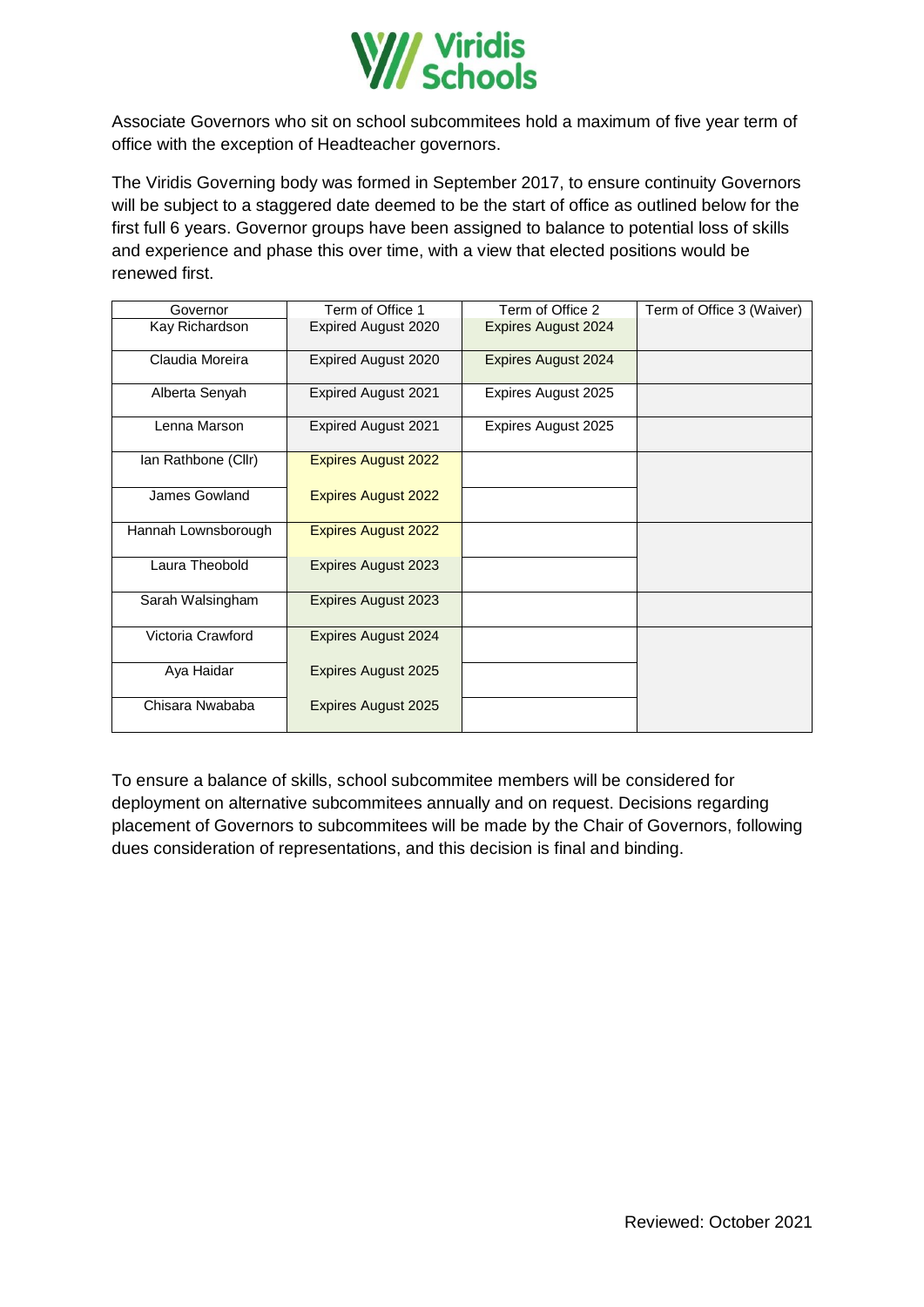

# **School Sub Committees**

Each school has a subcommittee which reports to the full Governing body. See page 6 for an overview of responsibilities.

### **Meetings**

- The committee will meet at least once a term following dates agreed by the full Governing body to allow for co-ordination of meetings across sites.
- The agenda for each meeting shall be derived from the annual Governing body calendar as agreed by the full Governing body including items of delegated responsibility.
- The committee will receive reports from the school in sufficient detail to enable it to undertake its strategic responsibilities for planning, monitoring and evaluation.
- Whenever possible, reports will be shared in a common format across the three schools to support comparative analysis and investigation.
- The Chair from the committee will agree four key outcomes from the meeting to be shared with the full Governing body

#### **Rules for membership**

The membership will consist of:

- Four voting members who will additionally be members of, and report to, the full Governing body.
- Up to three associate (co-opted) members who do not hold post on the full Governing body or voting rights except where agreed by the full Governing body. This includes the Headteacher.
- The number of voting governors must exceed the number of associate (non-voting) governors on the committee.
- The Executive Headteacher, as a member of the full Governing body, is also entitled to attend any meeting of the committee and holds voting rights.

Governors will be made up of:

- A staff representative (voted by staff) and or a parent representative (voted by parents) *and/or*
- A local authority representative (proposed by the Local Authority) *and/or*
- A co-opted representative who holds the skills/qualities deemed desirable by the full Governing body (below).

Up to three associate Governors (including the Headteacher) will be co-opted and hold the skills/qualities deemed desirable by the full Governing body. Governors are particularly interested in the following skills or experience:

- Knowledge of the local community
- Proven communication skills
- Knowledge and understanding of the role and responsibilities of Governing Body.
- A proven commitment to school governance (and the time to attend most Governing Body meetings) and be willing to acquire the knowledge, understanding and skills by attending training.
- Knowledge of, or experience in, Information Technology.
- Knowledge and understanding of premises/ project management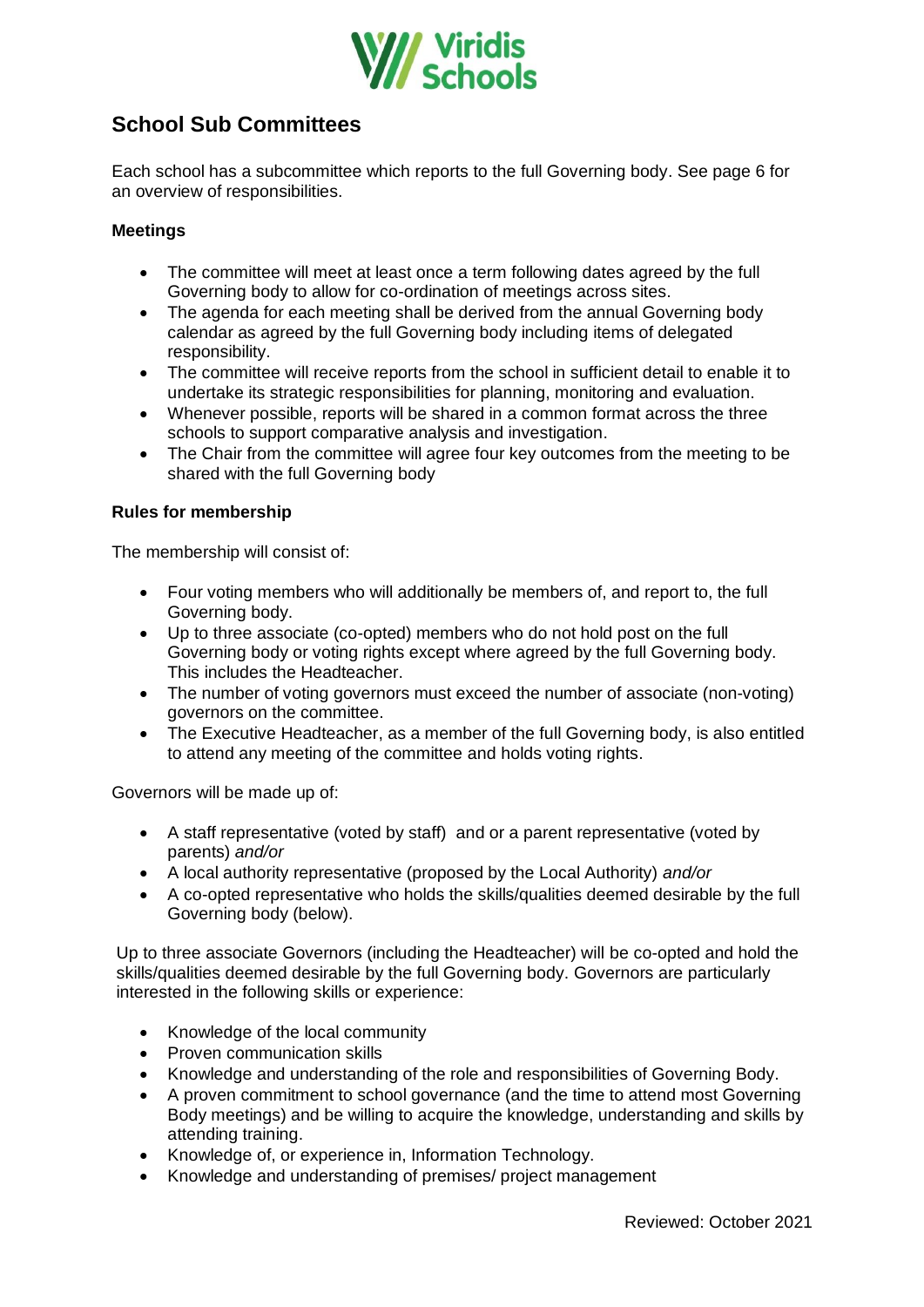

- Legal skills or experience
- An educational specialism
- Experience of school or corporate finance
- Ability to speak a second language

#### **Quorum**

To vote on any delegated responsibilities there must be at least 3 voting Governors and a member of the schools strategic team present.

#### **Purpose of the Schools Committees**

- To oversee the strategic implementation of strategies to build, foster and develop effective parental partnerships with the school
- To monitor the development of a range of community services and extended school activities to help meet the needs of its pupils, their families and the wider community.
- To consider community matters specifically referred to the committee.
- To consider the effectiveness of the schools approach to promoting good attendance and punctuality.
- To monitor and evaluate progress on school development priorities, initiatives & interventions in order to feedback to the full Governing body.
- To ensure that pupil assessment and record keeping systems are in place and working and that assessment data is used effectively.
- To monitor and evaluate the effectiveness of provision and the attainment of all pupils including that for SEN and disadvantaged pupils using results and comparative assessment information and ensure that target setting and statutory reporting is undertaken.
- To ensure that school policies on curriculum subject areas and on such matters as safeguarding, sex education, religious education, Special Educational Needs & Ethnic Minority Achievement are implemented and reviewed.
- To ensure that the school has a robust approach to safeguarding and the well-being of all pupils
- To consider the effectiveness of the school's approach to health and safety and disability access and make recommendations to the full Governing body.

#### **Powers of the committee**

The committee has full decision making powers in regards to the above other than for decisions below which should be referred to the full governing body.

- Additional expenditure in excess of funds delegated to it
- Budget setting and monitoring
- Changes to staffing structures, staff appraisal, employment and recruitment
- Changes to the curriculum outside of those required statutorily
- Communications with parents on behalf of the Governing body
- Changes to the structure or terms of reference for the Governing body or Subcommittees.
- Changes to any of the above related to overall strategic school improvement other than recommendations to the full Governing body.

No vote on any matter may be taken unless the majority of the members present are voting governors. The Chair has a casting vote.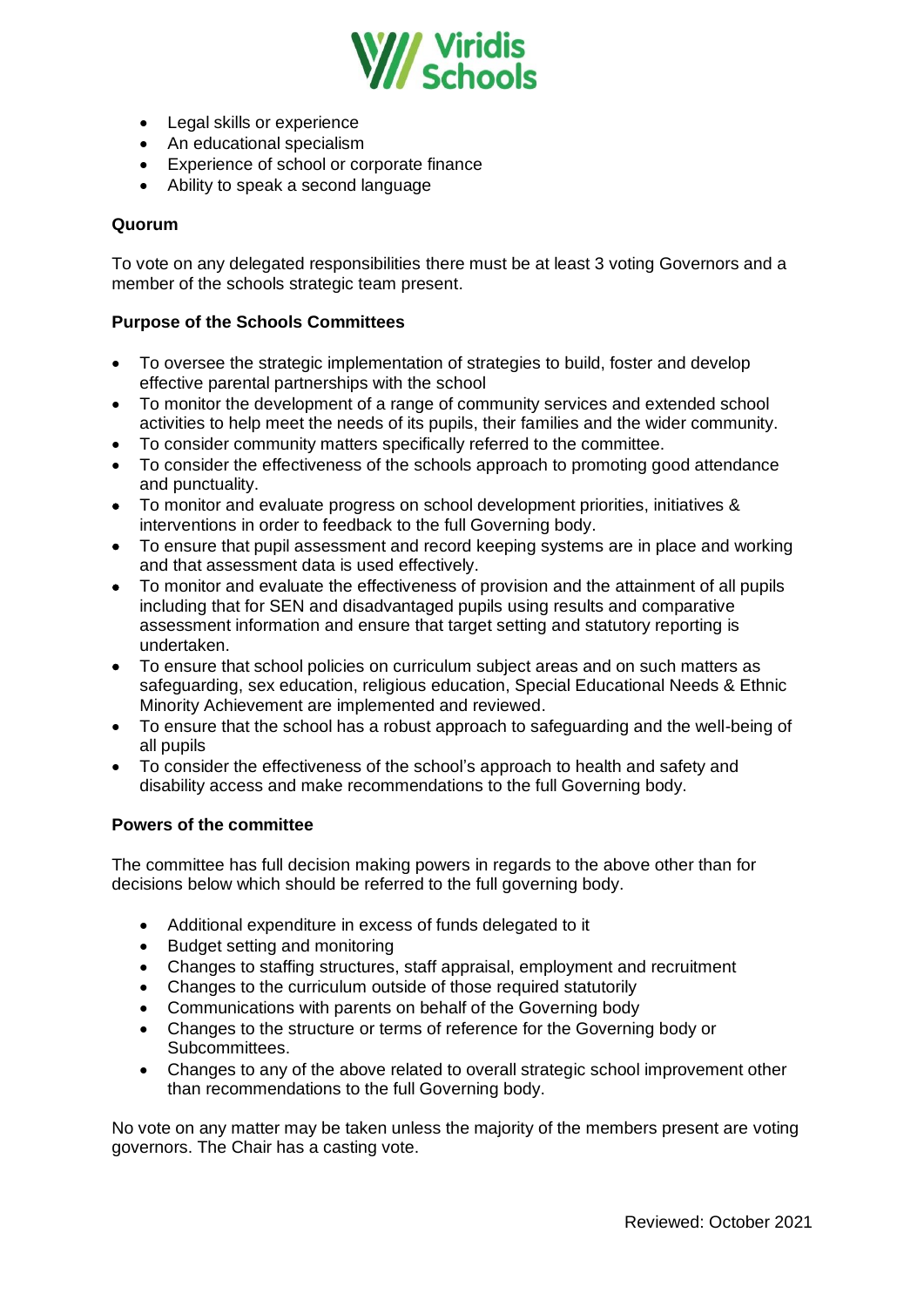

All decisions to be voted on should be first agreed by the full Governing body to ensure that all schools confer the same rights and the outcome reported to the full Governing body.

### **Election of chair**

The Chair and Vice Chair will be elected at the first meeting of each academic year by the committee.

### **Recording and reporting of meeting**

The clerk to the committee, and will produce minutes of all meetings to be circulated at least one week before the full governing body meeting following the committee meeting.

#### **Review of terms of reference**

Annually, by the full governing body*.*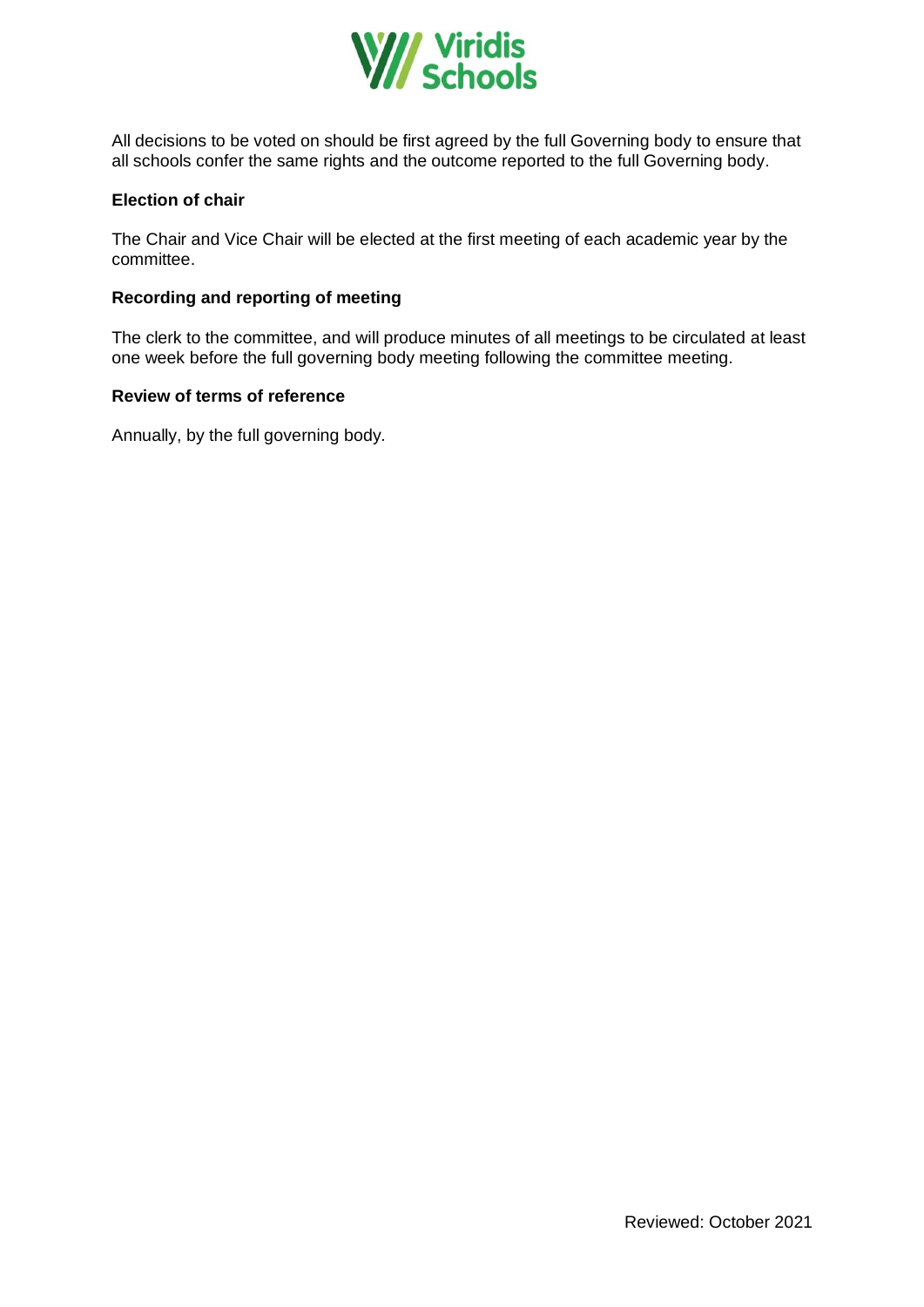

# **Resources Sub Committee**

The resources committee is formed from, and reports to, the full Governing body.

#### **Meetings**

- The committee will meet at least once a term following dates agreed by the full Governing body to allow for co-ordination of meetings across sites.
- The agenda for each meeting shall be derived from the annual Governing body calendar as agreed by the full Governing body including items of delegated responsibility.
- The committee will receive reports from the school in sufficient detail to enable it to undertake its strategic responsibilities for planning, monitoring and evaluation.
- Whenever possible, reports will be shared in a common format across the three schools to support comparative analysis and investigation.
- The Chair from the committee will report back on agreed recommendations to the full Governing body.

#### **Rules for membership**

Membership will be made up of Governors who hold the necessary skills and experience as deemed by the Governing body including knowledge of school or corporate finance and project/premises management.

The membership will consist of:

- Four voting members who will additionally be members of, and report to, the full Governing body.
- The Executive Headteacher
- The Schools Business Manager/Bursar is expected to attend meetings in order to report to the committee but has a non-executive role.

#### **Quorum**

Four governors including a member of the School Strategic Team. To vote on any delegated responsibilities there must be at least 3 voting Governors and a member of the schools strategic team present.

#### **Purpose of the Schools Committees**

- To oversee and present to the governing body for approval an annual budget reflecting budget constraints and priorities identified through the School Development Plan
- To approve short, medium and long term financial plans for the school, reflecting school priorities including staffing plans and plans relating to the repair, maintenance and development of premises, and to recommend action on these plans to the governing body or delegate them to the school leadership team as appropriate.
- To prepare and review financial policy statements.
- To ensure school financial management standards are met within the appropriate timescale and documents and standards are maintained between assessment periods.
- To ensure that the governing body agrees financial procedures and controls, including audit, and to monitor implementation in the school.
- To agree effective procedures for monitoring the budget, to consider appropriate reports for the purposes of monitoring, to report the outcomes of monitoring together with an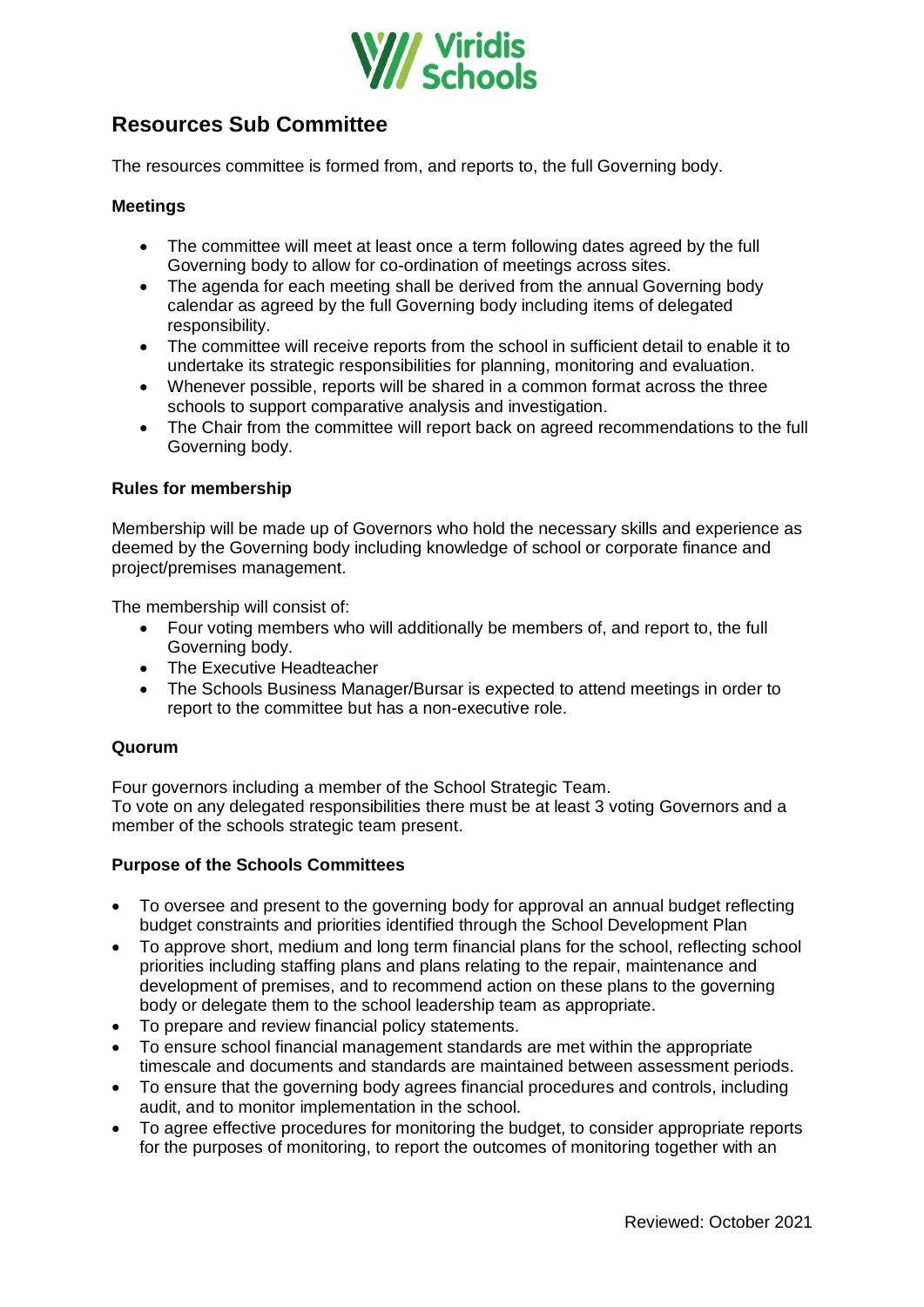

evaluation of the use of resources to the governing body and make any appropriate recommendations.

- To agree the level of delegation to the (Executive) Headteacher and Schools Business Manager for the day to day financial management of the school.
- To keep under review the race equality, disability and gender equality policies, in particular in relation to staff recruitment, retention and development and to report emerging issues to the governing body.
- To prepare and monitor a health and safety policy that complies with legislation and to ensure that appropriate checks and assessments are carried out and prioritised for necessary action.
- To keep under review the procedures for staff recruitment and training for safer recruitment, the policies on staff sickness, discipline and grievances and the criteria and procedures for redundancy, and to ensure that staff are consulted and kept informed as appropriate.
- To regularly review the performance management policy and pay policy for approval by the governing body.
- The governing body shall appoint up to 3 members of the governing body to undertake the performance review of the Head Teacher. These governors shall be the governors appointed to the pay sub-committee.
- To draw up for governing body approval and keep under review a policy on staff consultation, and to undertake consultation as and when appropriate.

#### **Powers of the committee**

The committee has full decision making powers in regards to the above other than for decisions below which should be referred to the full governing body and/or delegated to the school leadership team.

- Additional expenditure in excess of funds delegated to it
- Budget setting and monitoring
- Changes to staffing structures, staff appraisal, employment and recruitment
- Changes to the curriculum outside of those required statutorily
- Communications with parents on behalf of the Governing body
- Changes to the structure or terms of reference for the Governing body or Subcommittees.
- Changes to any of the above related to overall strategic school improvement other than recommendations to the full Governing body.

No vote on any matter may be taken unless the majority of the members present are voting governors. The Chair has a casting vote.

All decisions to be voted on should be first agreed by the full Governing body to ensure that all schools confer the same rights and the outcome reported to the full Governing body.

#### **Election of chair**

The Chair and Vice Chair will be elected at the first meeting of each academic year by the committee.

#### **Recording and reporting of meeting**

The clerk to the committee, and will produce minutes of all meetings to be circulated at least one week before the full governing body meeting following the committee meeting.

#### **Review of terms of reference**